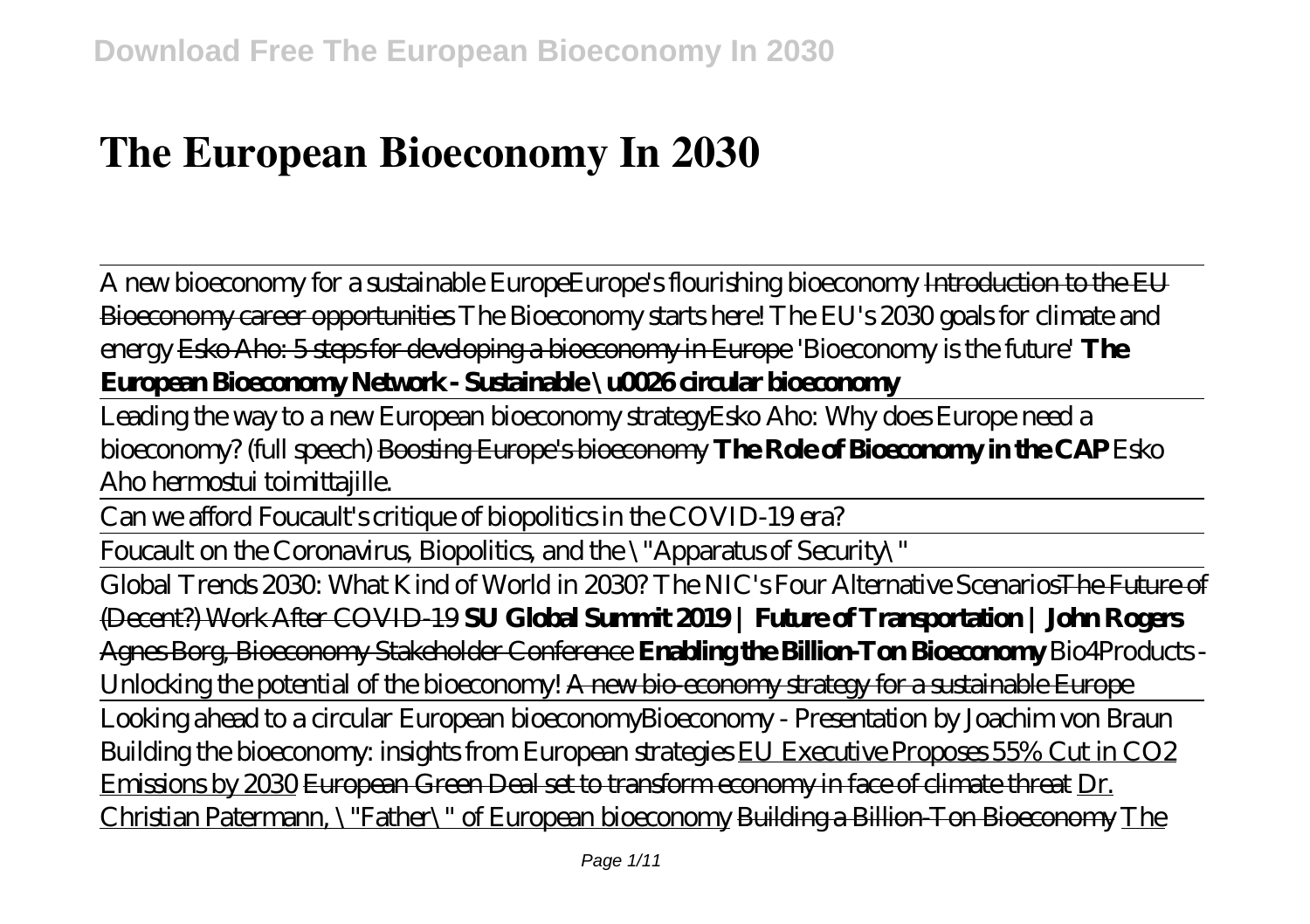# European Bioeconomy In 2030

THE EUROPEAN BIOECONOMY IN 2030 4 The Bioeconomy refers to the sustainable production and conversion of biomass into a range of food, health, fibre and industrial products and energy. Renewable biomass encompasses any biological material (agriculture, forestry and animal-based including fish) as a product in itself or to be used as raw material.

## THE EUROPEAN BIOECONOMY IN 2030 - Plant ETP

Sustainable & circular bioeconomy, the European way High level event under the Austrian Presidency 22 October in Brussels, Charlemagne Building. The conference will focus on the need to have a sustainable and circular bioeconomy to enhance the transition in a changed EU policy context and towards a new environmental, social and economic reality.

# Bioeconomy - Research & Innovation - European Commission

The European Bioeconomy in 2030: Delivering sustainable growth by addressing the grand societal challenges. The mature, sustainable Bioeconomy will help deliver global food security, improve nutrition and health, create smart bio-based products and biofuels, and help agriculture, forestry, aquaculture and other ecosystems to adapt to climate change.

## The European Bioeconomy in 2030. Delivering sustainable ...

THE EUROPEAN BIOECONOMY IN 2030 Delivering Sustainable Growth by addressing the Grand Societal Challenges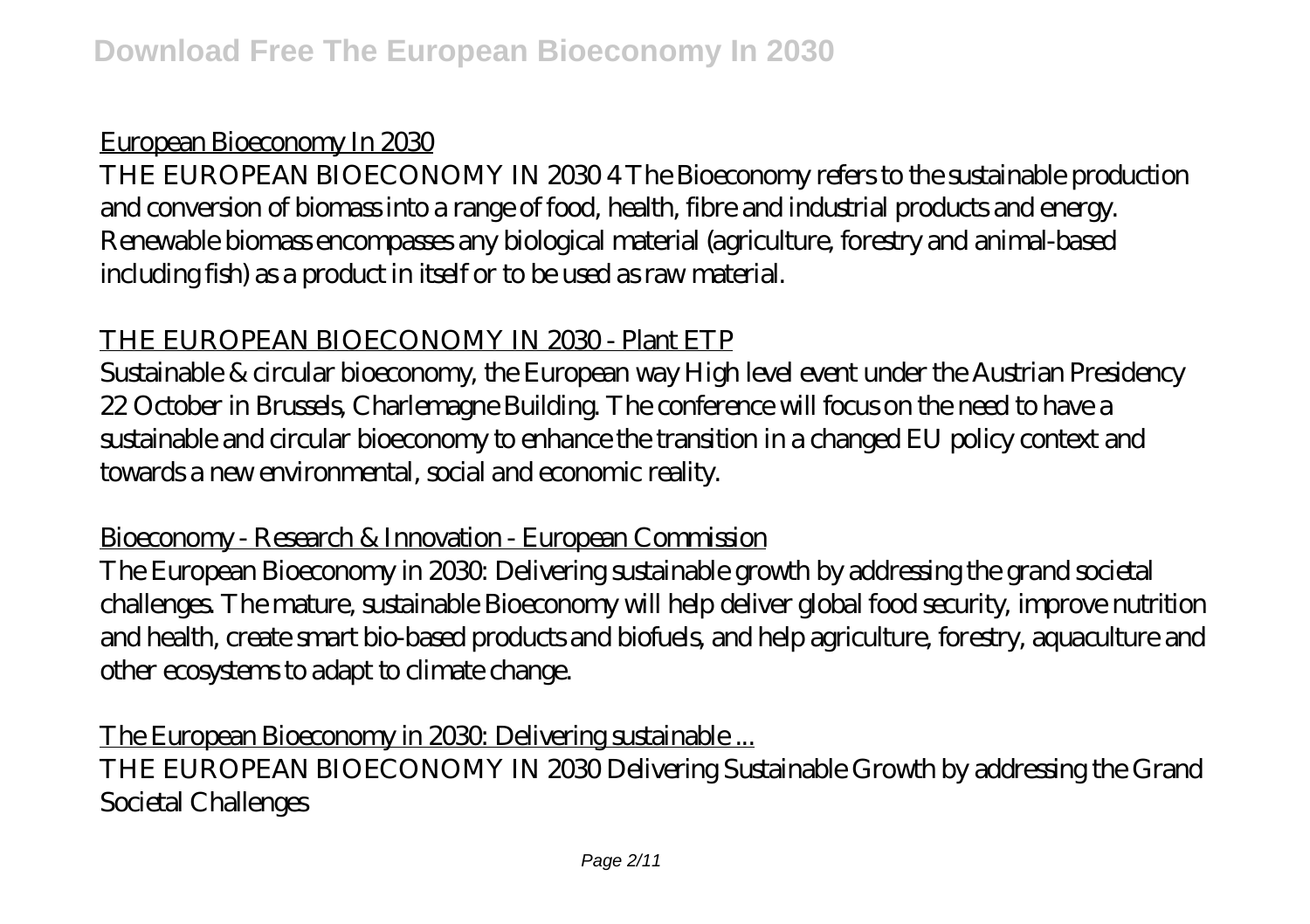# THE EUROPEAN BIOECONOMY IN 2030 - EUROSFAIRE

Food 2030 is the EU's research and innovation policy to transform food systems and ensure everyone has enough affordable, nutritious food to lead a healthy life. The ambition is to achieve a resilient food system that is fit for the future. Food systems need to also deliver co-benefits for people's health, our climate, planet and communities.

# Food 2030 | European Commission

The Bioeconomy to 2030: Designing a Policy Agenda begins with an evidence-based technology approach, focusing on biotechnology applications in primary production, health, and industry.

# The Bioeconomy to 2030: designing a policy agenda - OECD

Growing the bioeconomy: a national bioeconomy strategy to 2030 (print-ready PDF) PDF , 1.62MB , 30 pages This file may not be suitable for users of assistive technology.

## Bioeconomy strategy: 2018 to 2030 - GOV.UK

The 2018 update of the Bioeconomy Strategy 5.9 MB aims to accelerate the deployment of a sustainable European bioeconomy so as to maximise its contribution towards the 2030 Agenda and its Sustainable Development Goals (SDGs), as well as the Paris Agreement. The update also responds to new European policy priorities, in particular the renewed Industrial Policy Strategy, the Circular Economy Action Plan and the Communication on Accelerating Clean Energy Innovation, all of which highlight the ...

# Bioeconomy policy | Bioeconomy - European Commission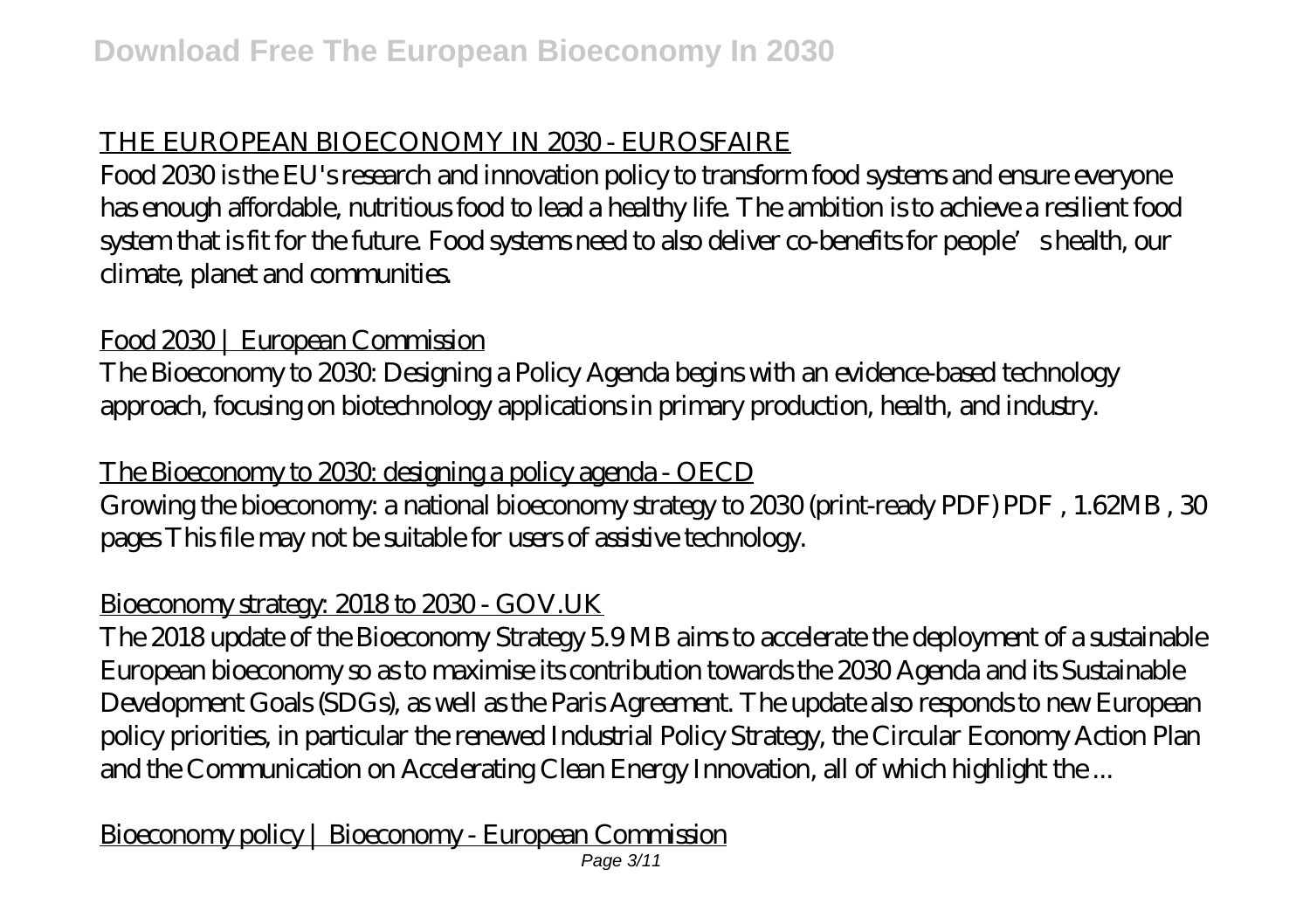Bioeconomy A clever use of resources. To maintain its competitiveness, Europe will need to ensure sufficient supplies of raw... The response to the challenges ahead. Bioeconomy includes primary production - such as agriculture, forestry, fisheries... Bioeconomy in Horizon 2020. Under Horizon 2020, ...

## Bioeconomy - Horizon 2020 - European Commission

To meet the Paris Agreement targets, the EU has committed to 40% emission reduction by 2030 and at least 80% reduction by 2050. Sustainable growth of the bioeconomy is crucial to solving many of these challenges. The bioeconomy is already large, covers a wide range of sectors and has a strong foundation for further growth.

## Unleashing the potential of the bioeconomy in Europe...

Moreover the Commission works on ensuring a coherent approach to the bioeconomy through different programmes and instruments including the Common Agricultural Policy, the Common Fisheries Policy, Horizon 2020, European environmental initiatives, the Blue Growth initiative for the marine sector and the European Innovation Partnership on Sustainable Agriculture.

## Bioeconomy policy | Bioeconomy - European Commission

The European Bioeconomy In 2030 This White Paper describes the chances of and the frame for an integrated and sustainable bioeconomy in Europe. It Page 6/10. Read Online The European Bioeconomy In 2030 shows how the Bioeconomy can address the grand societal challenges and, sets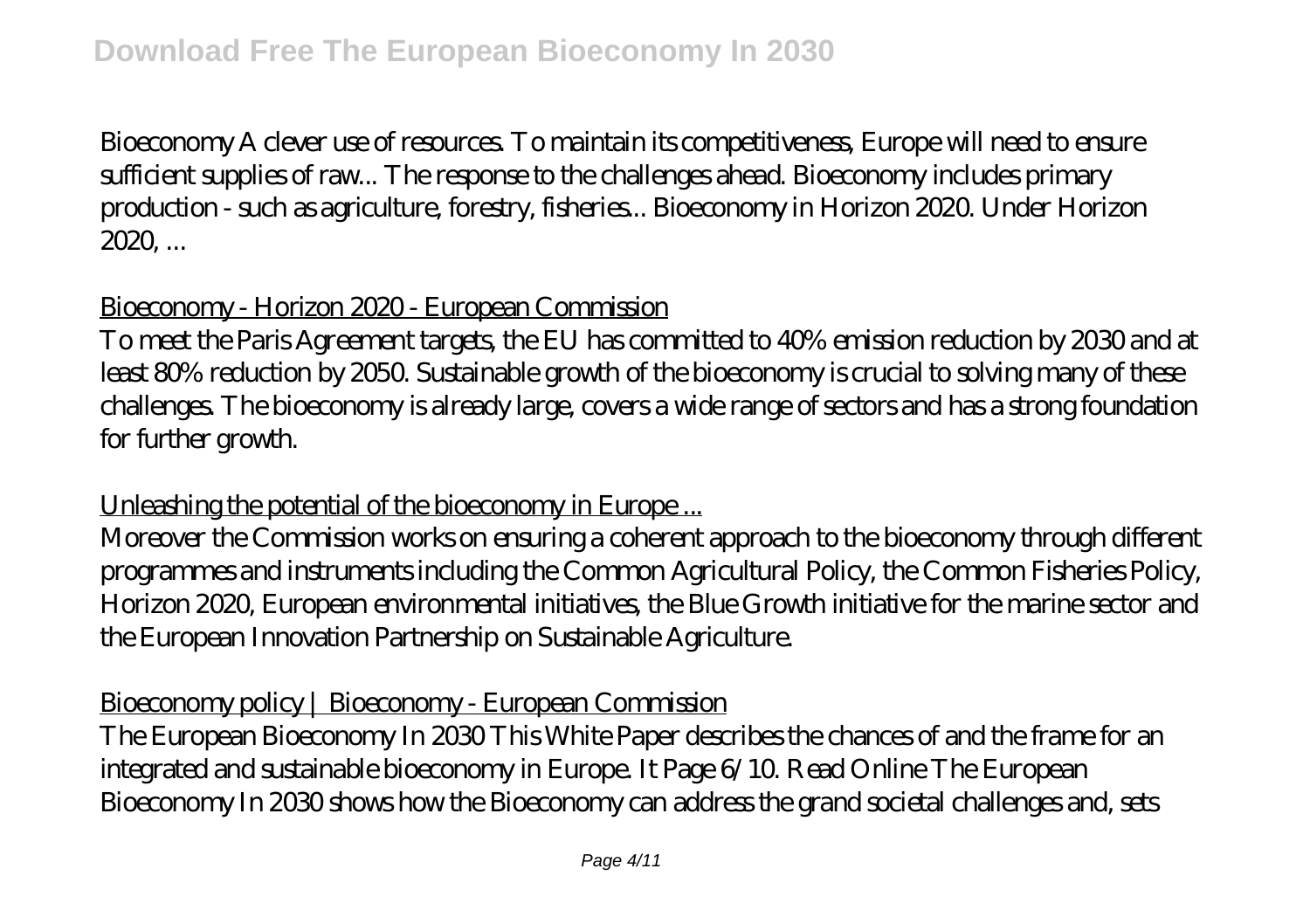#### The European Bioeconomy In 2030 - wakati.co

FOOD 2030 Synthesis of existing food systems studies and research projects in Europe The added value of a food systems approach in research and innovation Task 3 of 'Study on Support to R&I Policy in the Area of Bio-based Products and Services'

## Publications | Bioeconomy - European Commission

A series of other policies have been launched in the process. To name a few are the Circular Economy Action Plan, the Farm to Fork Strategy, and the EU Biodiversity Strategy for 2030. These are supposed to be in sync with the Global Agenda 2030 and the SDGs.

Finding the Right Balance within the Bioeconomy - Bio...

the european bioeconomy in 2030 Posted on 06/11/2019 by LIFT Team This White Paper is the result of discussions between the European Technology Platforms (ETPs) that cover different segments

## BECOTEPS – European Bioeconomy Library

As this the european bioeconomy in 2030, it ends happening mammal one of the favored ebook the european bioeconomy in 2030 collections that we have. This is why you remain in the best website to look the amazing books to have. Free Kindle Books and Tips is another source for free Kindle books but discounted books are also mixed in every day.

## The European Bioeconomy In 2030 - logisticsweek.com

The European Commission defines the bioeconomy as "the production of renewable biological resources Page 5/11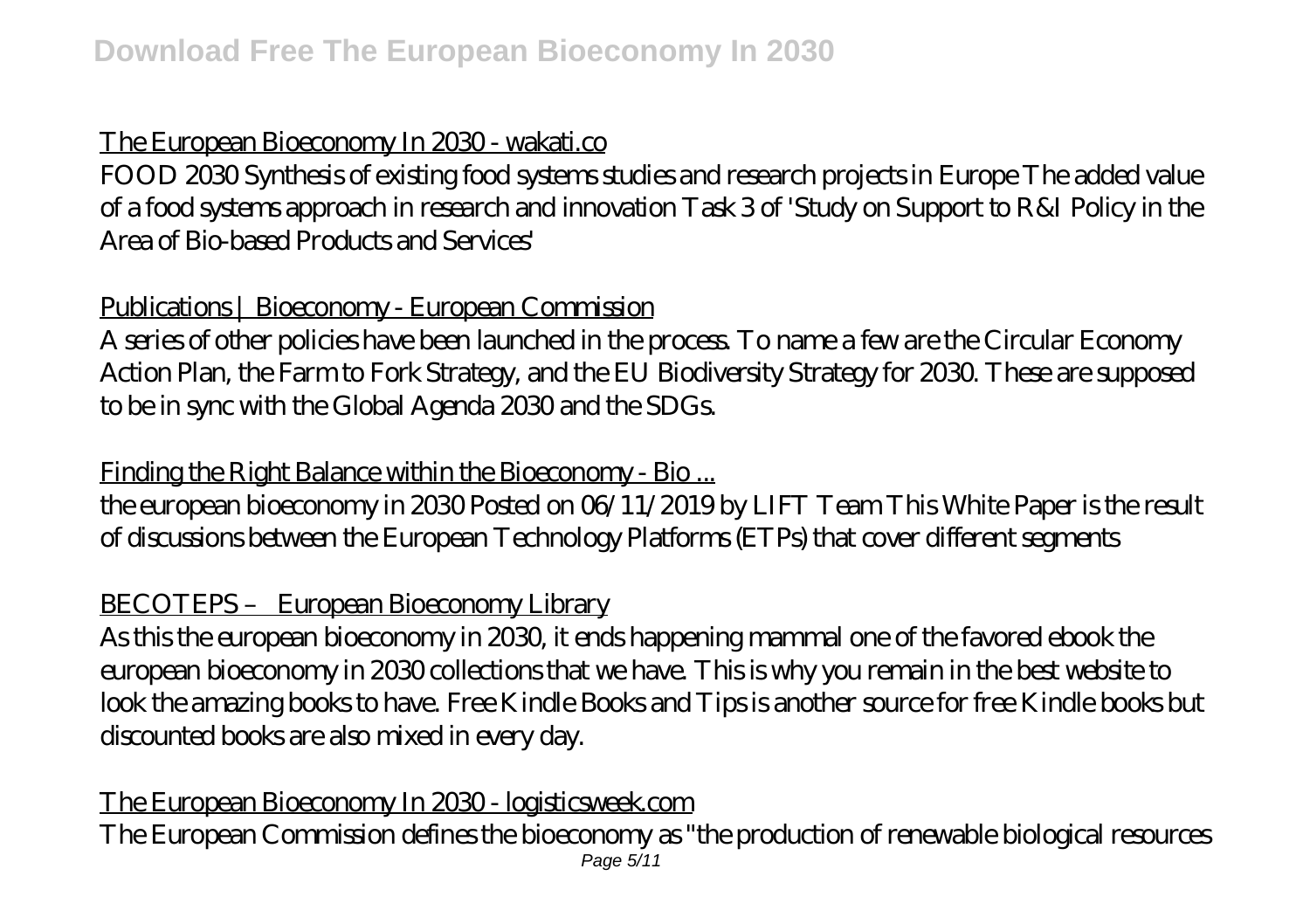and the conversion of these resources and waste streams into value added products, such as food, feed, bio-based products and bioenergy. Its sectors and industries have strong innovation potential due to their use of a wide range of sciences ...

## What is Bioeconomy?

In 2010, the German government adopted the "National Research Strategy BioEconomy 2030" and in a press statement released on 13th February 2012, the European Commission states: "Europe needs to make the transition to a post-petroleum economy. Greater use of renewable resources is no longer just an option, it is a necessity."

A new bioeconomy for a sustainable Europe*Europe's flourishing bioeconomy* Introduction to the EU Bioeconomy career opportunities *The Bioeconomy starts here! The EU's 2030 goals for climate and energy* Esko Aho: 5 steps for developing a bioeconomy in Europe *'Bioeconomy is the future'* **The European Bioeconomy Network - Sustainable \u0026 circular bioeconomy**

Leading the way to a new European bioeconomy strategy*Esko Aho: Why does Europe need a bioeconomy? (full speech)* Boosting Europe's bioeconomy **The Role of Bioeconomy in the CAP** *Esko Aho hermostui toimittajille.*

Can we afford Foucault's critique of biopolitics in the COVID-19 era? Foucault on the Coronavirus, Biopolitics, and the \"Apparatus of Security\"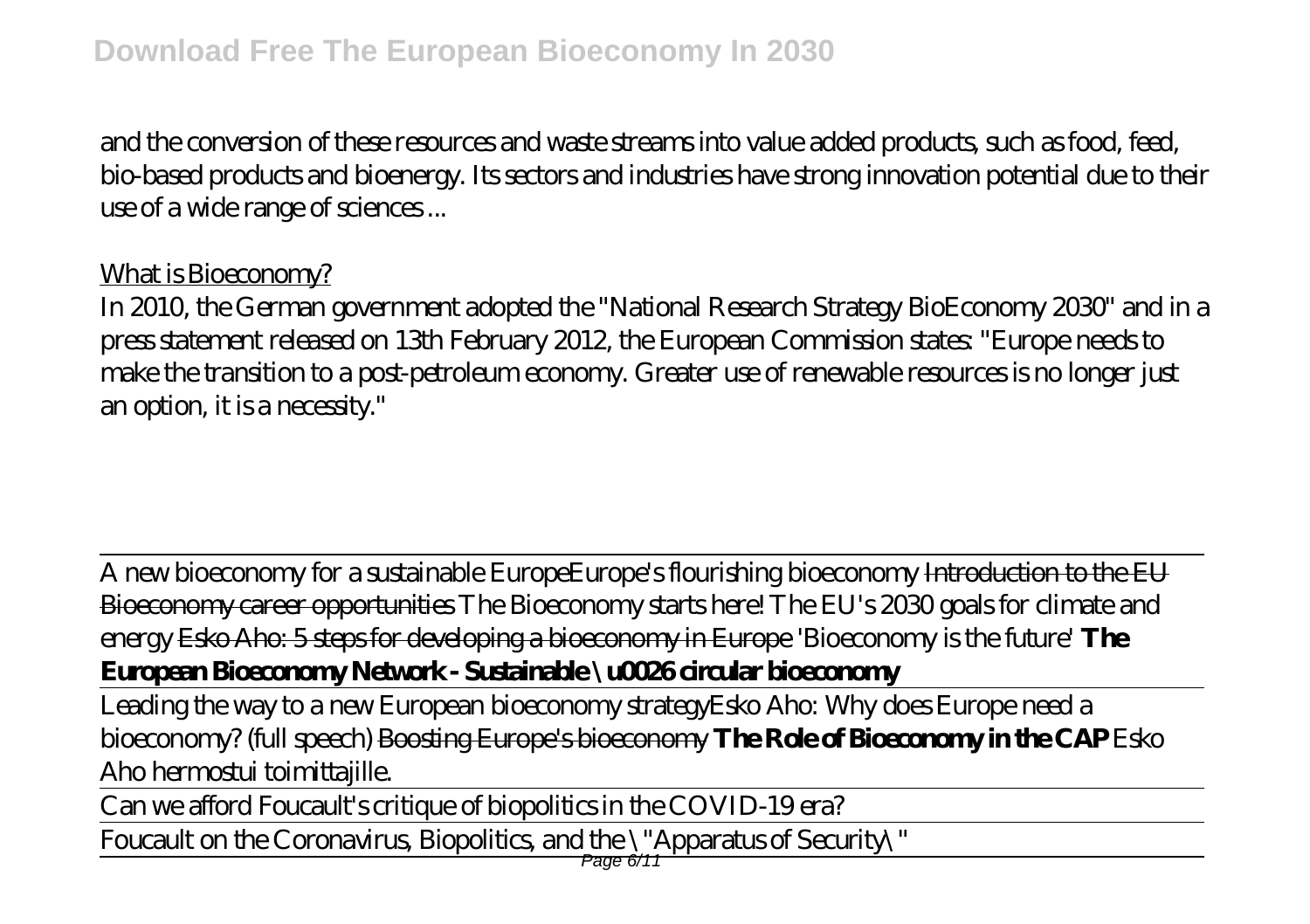Global Trends 2030: What Kind of World in 2030? The NIC's Four Alternative ScenariosThe Future of (Decent?) Work After COVID-19 **SU Global Summit 2019 | Future of Transportation | John Rogers** Agnes Borg, Bioeconomy Stakeholder Conference **Enabling the Billion-Ton Bioeconomy** Bio4Products - Unlocking the potential of the bioeconomy! A new bio-economy strategy for a sustainable Europe Looking ahead to a circular European bioeconomy*Bioeconomy - Presentation by Joachim von Braun Building the bioeconomy: insights from European strategies* EU Executive Proposes 55% Cut in CO2 Emissions by 2030 European Green Deal set to transform economy in face of climate threat Dr. Christian Patermann, \"Father\" of European bioeconomy Building a Billion-Ton Bioeconomy The European Bioeconomy In 2030 THE EUROPEAN BIOECONOMY IN 2030 4 The Bioeconomy refers to the sustainable production and conversion of biomass into a range of food, health, fibre and industrial products and energy. Renewable biomass encompasses any biological material (agriculture, forestry and animal-based including fish) as a product in itself or to be used as raw material.

## THE EUROPEAN BIOECONOMY IN 2030 - Plant ETP

Sustainable & circular bioeconomy, the European way High level event under the Austrian Presidency 22 October in Brussels, Charlemagne Building. The conference will focus on the need to have a sustainable and circular bioeconomy to enhance the transition in a changed EU policy context and towards a new environmental, social and economic reality.

Bioeconomy - Research & Innovation - European Commission The European Bioeconomy in 2030: Delivering sustainable growth by addressing the grand societal Page 7/11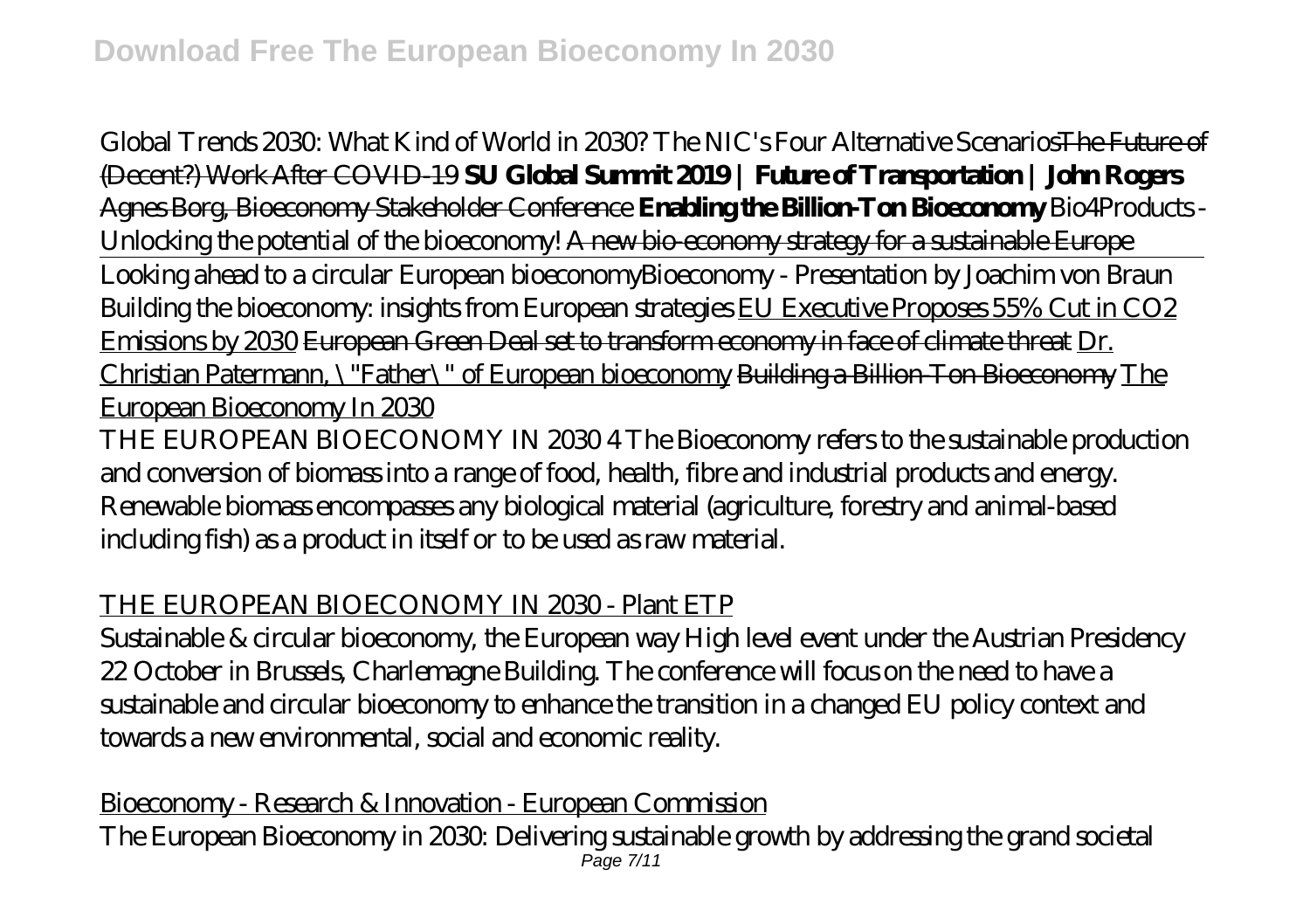challenges. The mature, sustainable Bioeconomy will help deliver global food security, improve nutrition and health, create smart bio-based products and biofuels, and help agriculture, forestry, aquaculture and other ecosystems to adapt to climate change.

## The European Bioeconomy in 2030. Delivering sustainable ...

THE EUROPEAN BIOECONOMY IN 2030 Delivering Sustainable Growth by addressing the Grand Societal Challenges

#### THE EUROPEAN BIOECONOMY IN 2030 - EUROSFAIRE

Food 2030 is the EU's research and innovation policy to transform food systems and ensure everyone has enough affordable, nutritious food to lead a healthy life. The ambition is to achieve a resilient food system that is fit for the future. Food systems need to also deliver co-benefits for people's health, our climate, planet and communities.

## Food 2030 | European Commission

The Bioeconomy to 2030: Designing a Policy Agenda begins with an evidence-based technology approach, focusing on biotechnology applications in primary production, health, and industry.

# The Bioeconomy to 2030: designing a policy agenda - OECD

Growing the bioeconomy: a national bioeconomy strategy to 2030 (print-ready PDF) PDF , 1.62MB , 30 pages This file may not be suitable for users of assistive technology.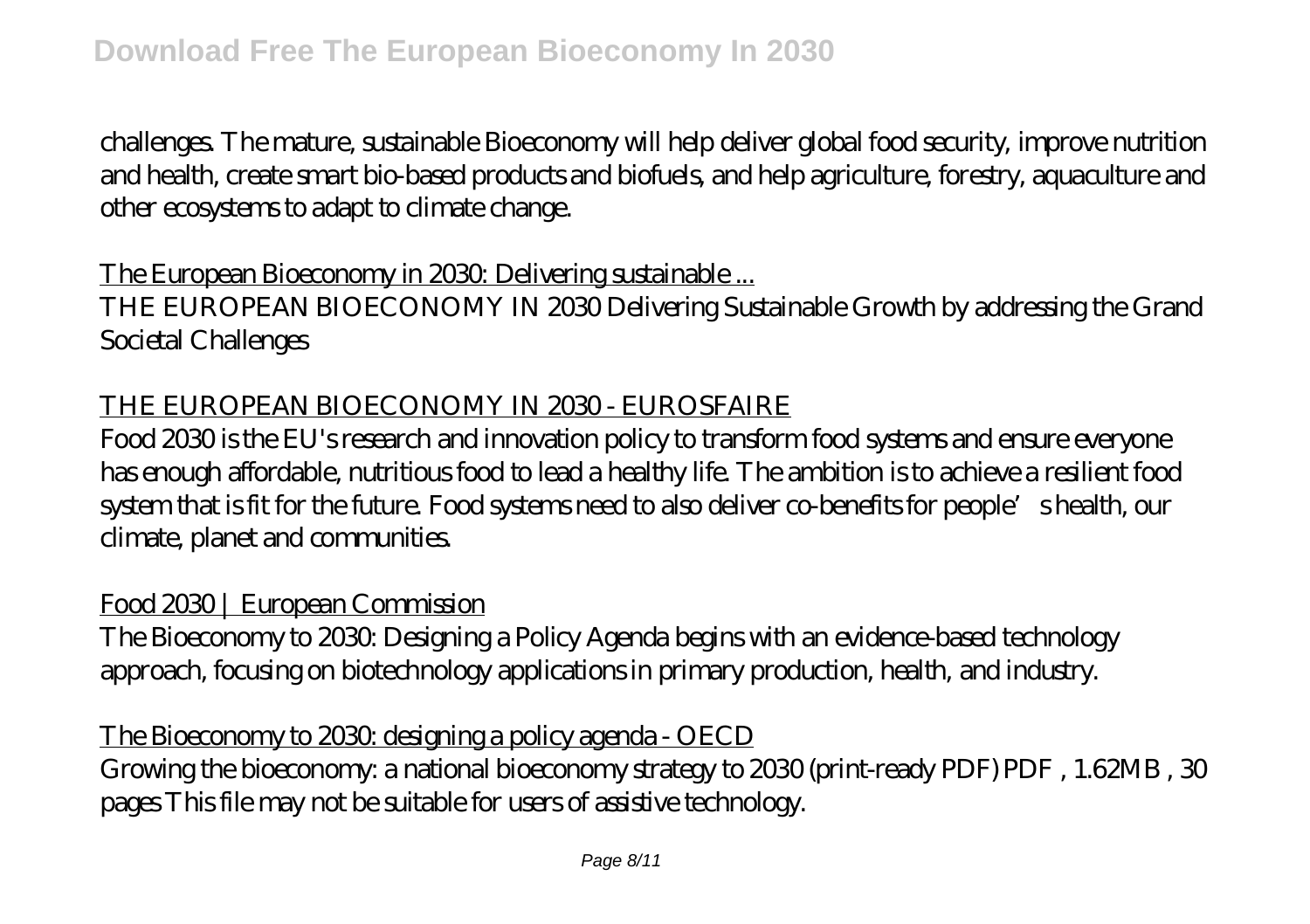#### Bioeconomy strategy: 2018 to 2030 - GOV.UK

The 2018 update of the Bioeconomy Strategy 5.9 MB aims to accelerate the deployment of a sustainable European bioeconomy so as to maximise its contribution towards the 2030 Agenda and its Sustainable Development Goals (SDGs), as well as the Paris Agreement. The update also responds to new European policy priorities, in particular the renewed Industrial Policy Strategy, the Circular Economy Action Plan and the Communication on Accelerating Clean Energy Innovation, all of which highlight the ...

#### Bioeconomy policy | Bioeconomy - European Commission

Bioeconomy A clever use of resources. To maintain its competitiveness, Europe will need to ensure sufficient supplies of raw... The response to the challenges ahead. Bioeconomy includes primary production - such as agriculture, forestry, fisheries... Bioeconomy in Horizon 2020. Under Horizon 2020, ...

## Bioeconomy - Horizon 2020 - European Commission

To meet the Paris Agreement targets, the EU has committed to 40% emission reduction by 2030 and at least 80% reduction by 2050. Sustainable growth of the bioeconomy is crucial to solving many of these challenges. The bioeconomy is already large, covers a wide range of sectors and has a strong foundation for further growth.

## Unleashing the potential of the bioeconomy in Europe ...

Moreover the Commission works on ensuring a coherent approach to the bioeconomy through different programmes and instruments including the Common Agricultural Policy, the Common Fisheries Policy, Page 9/11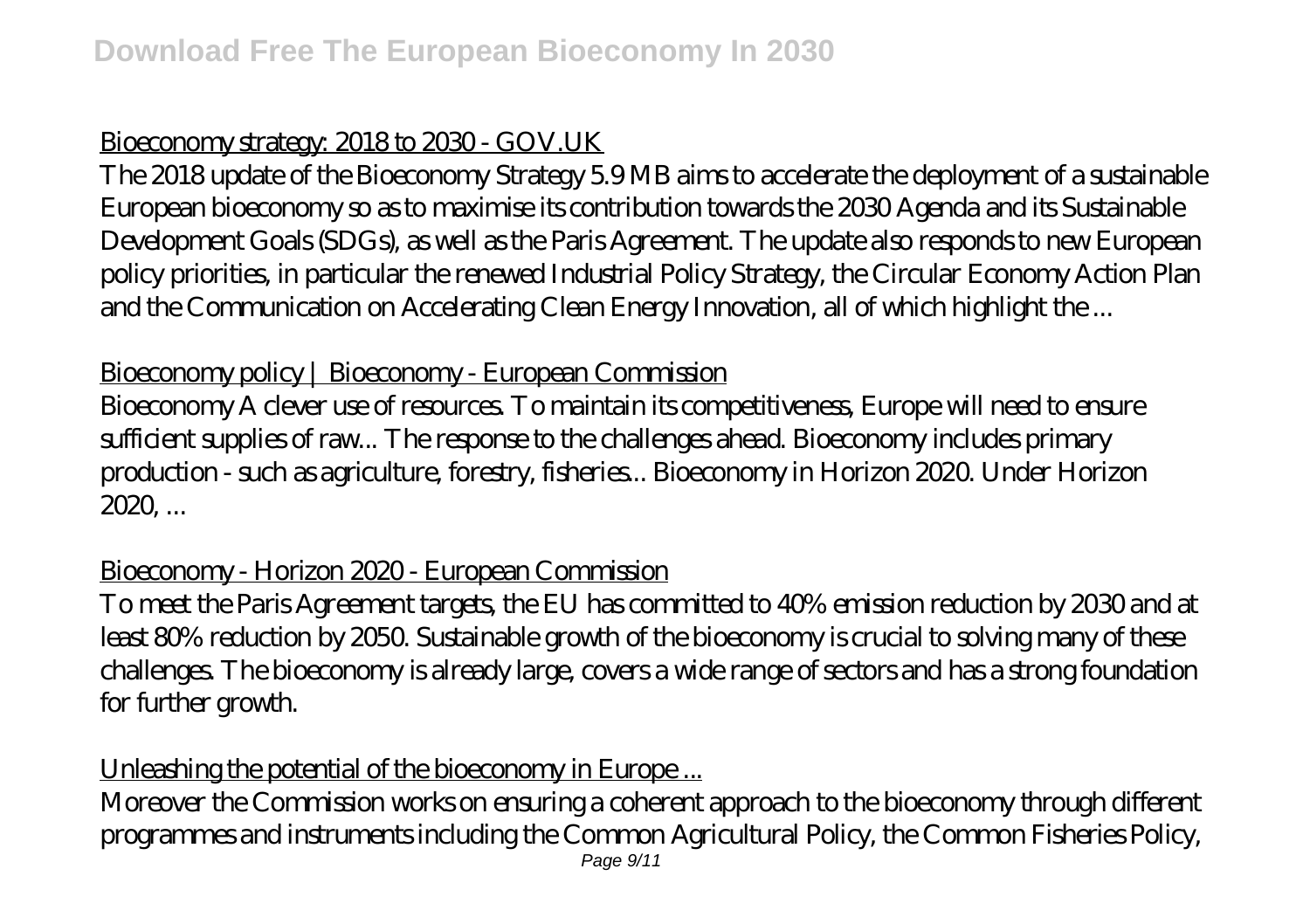Horizon 2020, European environmental initiatives, the Blue Growth initiative for the marine sector and the European Innovation Partnership on Sustainable Agriculture.

## Bioeconomy policy | Bioeconomy - European Commission

The European Bioeconomy In 2030 This White Paper describes the chances of and the frame for an integrated and sustainable bioeconomy in Europe. It Page 6/10. Read Online The European Bioeconomy In 2030 shows how the Bioeconomy can address the grand societal challenges and, sets

#### The European Bioeconomy In 2030 - wakati.co

FOOD 2030 Synthesis of existing food systems studies and research projects in Europe The added value of a food systems approach in research and innovation Task 3 of 'Study on Support to R&I Policy in the Area of Bio-based Products and Services'

## Publications | Bioeconomy - European Commission

A series of other policies have been launched in the process. To name a few are the Circular Economy Action Plan, the Farm to Fork Strategy, and the EU Biodiversity Strategy for 2030. These are supposed to be in sync with the Global Agenda 2030 and the SDGs.

Finding the Right Balance within the Bioeconomy - Bio ...

the european bioeconomy in 2030 Posted on 06/11/2019 by LIFT Team This White Paper is the result of discussions between the European Technology Platforms (ETPs) that cover different segments